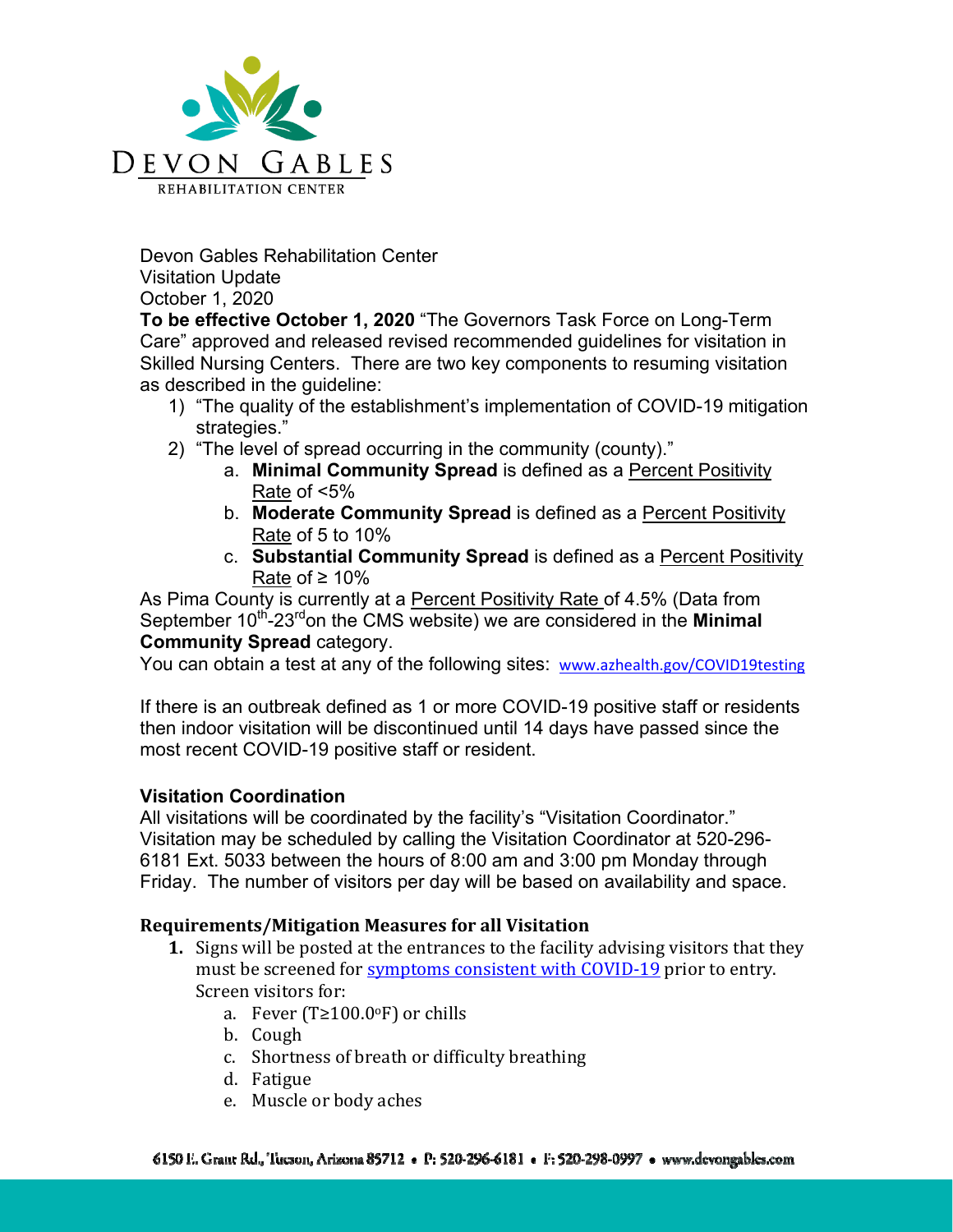

- f. Headache
- g. New loss of taste or smell
- h. Sore throat
- i. Congestion or runny nose
- j. Nausea or vomiting
- k. Diarrhea
- 2. Restrict anyone with fever, symptoms, or known exposure from entering the facility.
- 3. Upon entry indoor visitors must present a negative COVID test (either PCR or antigen/point of care) that is less than 48 hours old and sign an attestation that they have isolated since the test and are symptom free.
- 4. Upon entry Designated Essential Visitors must present a negative COVID test (either PCR or antigen/point of care) that meets the criteria of Pima County Spread and sign an attestation that they will avoid attending large gatherings in between testing and visitation.
- 5. Inform all the visitors that the facility requires mask-wearing by residents (when safe), and visitors at all times. If a visitor is unable to wear a mask, they cannot have an in-person visit.
- 6. Educate visitors on proper hand hygiene, and that they must sanitize hands before visiting.
- 7. Ask visitors to inform the facility if they develop fever or symptoms consistent with COVID-19 within 14 days of visiting the facility.
- 8. The facility will maintain a visitor log for contact tracing purposes.
- 9. Visitors who are unable or unwilling to adhere to the requirements of COVID-19 infection prevention, such as wearing a mask at all times and maintaining physical distance (6 feet from all patients and staff) will be asked to leave.
- 10. Outdoor visitation may only occur when outdoor temperatures are considered safe according to the resident's individual medical condition and plan of care. Outdoor visitation does require a test if county positivity rate is substantial.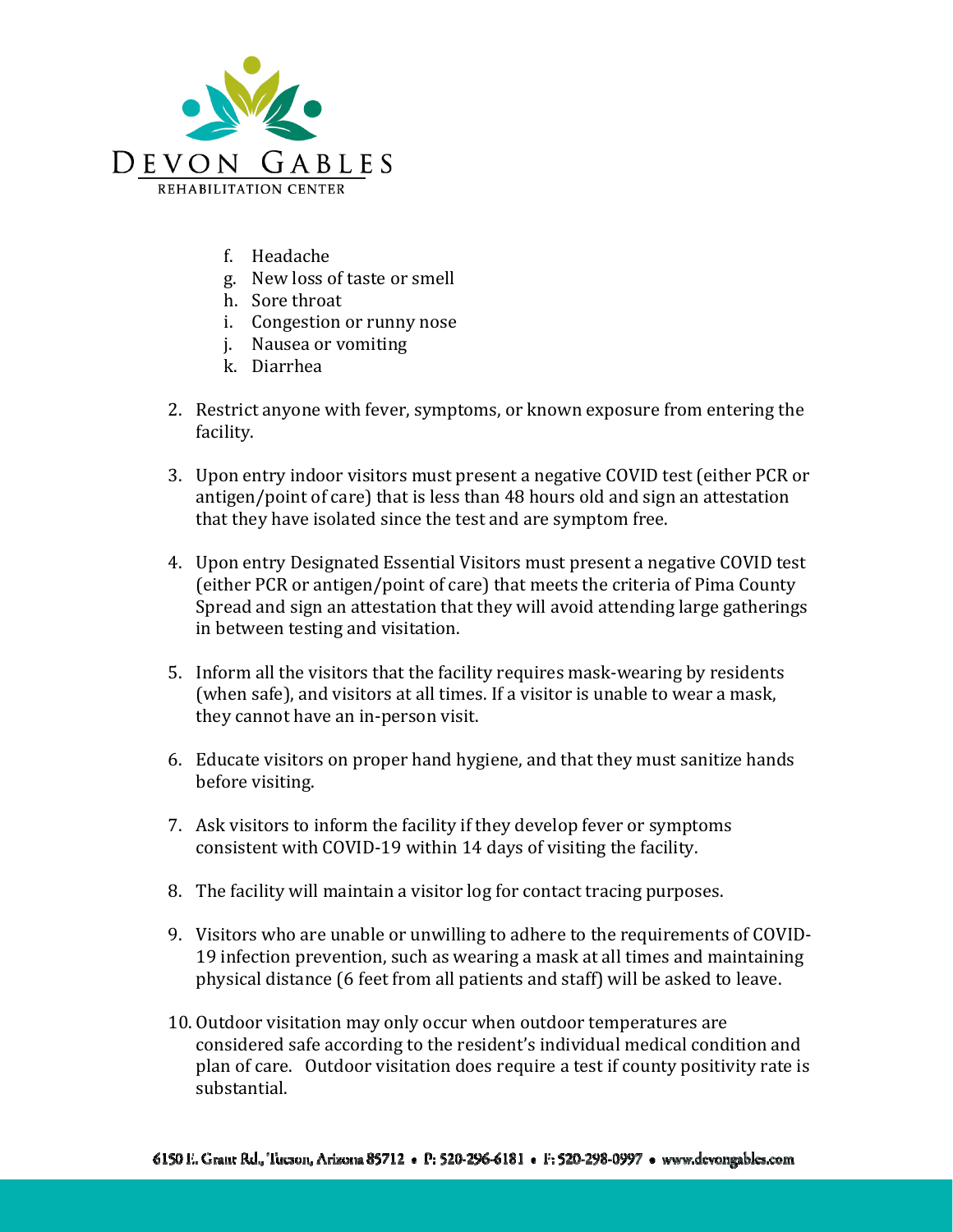

11. If Facility is in outbreak status as defined as 1 or more COVID-19 residents or staff then indoor visitation will not occur until after 14 days passed since the most recent positive result.

## **Types of Visitation/Visitors:**

- 1. **Compassionate Care visitor‐** (No testing required), but visitor must wear appropriate PPE, and screen with no COVID-19 like symptoms. These visits are for end of life situations, emotional family support for transition of change in environment, or a resident who is grieving after a friend or family member recently passed away. Administration will be consulted for these visits and they will be approved as necessary.
- 2. **Designated Essential Visitor‐**Each resident may designate up to 2 family members or caretakers to serve as a Designated Essential Visitor that is 18 years of age or older. (Testing requirements based on CMS level of spread for Pima County) A negative Antigen or PCR test is required at the corresponding level of spread we are currently in. "The level of spread occurring in Pima County"

- **Minimal Community Spread** is defined as a Percent Positivity Rate of <5% **Testing (Once a month)**
- **Moderate Community Spread** is defined as a Percent Positivity Rate of 5 to 10% **(Once a week)**
- **Substantial Community Spread** is defined as a Percent Positivity Rate of ≥10% **(Twice a week)**

**See the following link for current community spread:**

https://data.cms.gov/stories/s/COVID‐19‐Nursing‐Home‐Data/bkwz‐xpvg/

- **3. Indoor Visitation‐** (A negative COVID-19 antigen or PCR test must be obtained within 48 hours of visit) The visitors must be 18 years of age or older. There will be a designated area for visits with privacy as needed, and an employee overseeing to assure that infection control and social distancing is maintained.
- **4. Outdoor Visitation** (No testing required) There will be a designated area for visits with privacy as needed, and an employee overseeing to assure that infection control and social distancing is maintained.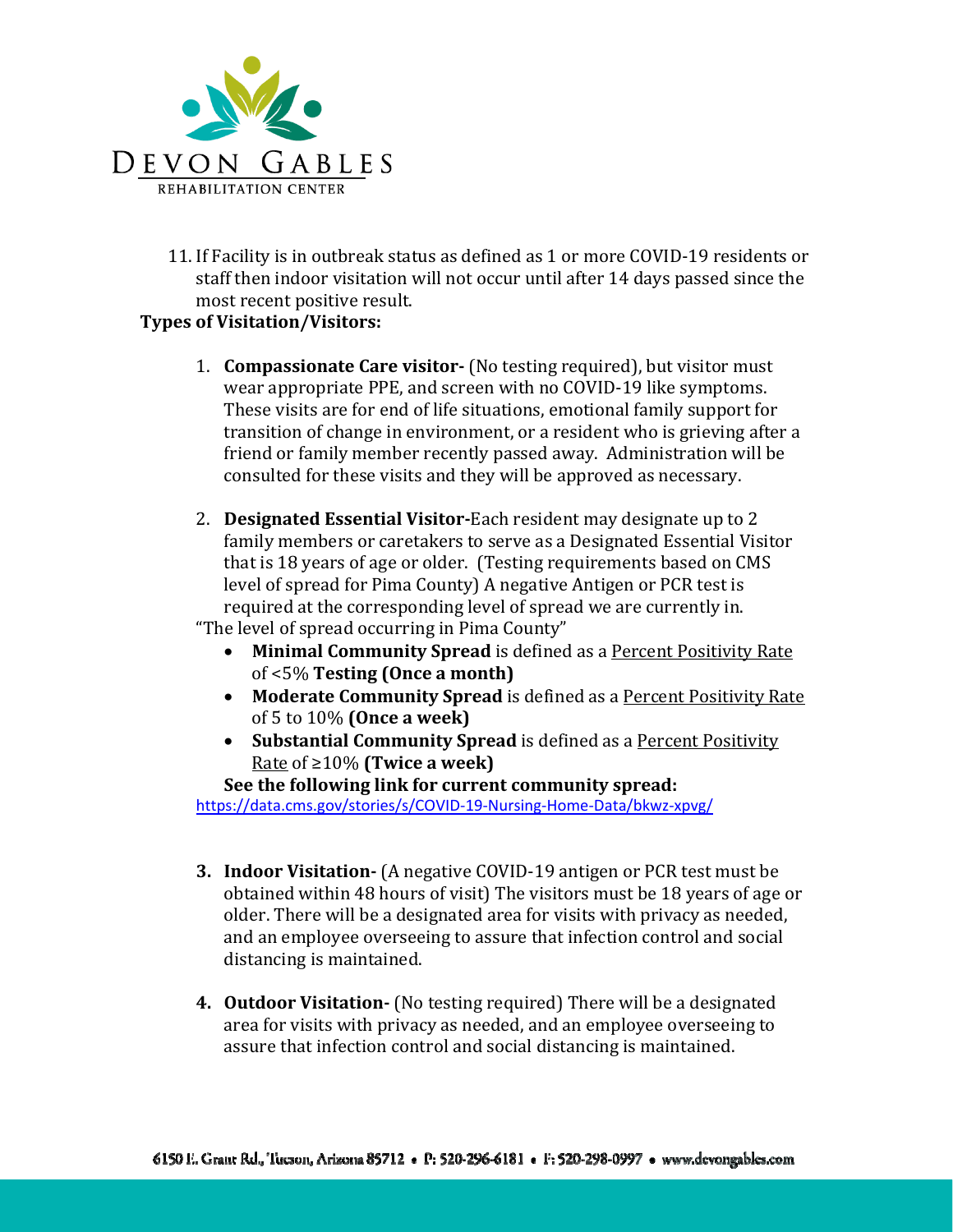

## **Visitor Access to Living Space**

**1) Indoor Visitation‐** For situations where there is a roommate and the health status of the resident prevents leaving the room, the facility will attempt to enable in-room visitation while adhering to the core principles of COVID-19 infection prevention. Prior approval will be obtained from resident or resident's representative if this situation arises. The visitor will only be allowed in the room for 15 minutes or less based on CDC guidance.

**2**) **Compassionate Care Visitor or Designated Essential Visitor‐**a visitor and facility may identify a way to allow for personal contact, this will only be done following all appropriate infection prevention guidelines, and for a limited amount of time of 15 minutes or less

**3)** Residents who are on transmission-based precautions for confirmed COVID-19 will only receive visits that are virtual, through windows, or in-person for compassionate care situations, with adherence to transmission-based precautions. However, this restriction will be lifted once transmission-based precautions are no longer required per CDC guidelines, and other visits may be conducted as described above.

**4)** If a resident is on the monitoring unit with transmission based precautions in place, Designated Essential visitors will be able to visit while adhering to transmission based precautions.

**Enforcement of Visitation Rules Regarding Mitigation Measures** Facilities shall enforce all required mitigation measures including face masks, hand sanitizing, screening of visitors, and social distancing. Visitors who refuse to comply with mitigation measures may be removed from or denied access to the premises.

# **Additional Visitation/Visitation Types:**

- **1. Those that are not employees or essential healthcare providers,** including hairstylists, educators, entertainers, and volunteers will follow the same visitation protocol and schedule. Therapy dogs should be permitted, however, any handler will adhere to the visitation policy
- **2. Healthcare Workers‐**who are not employees of the facility but provide direct care to the facility's residents, such as hospice workers, Emergency Medical Services (EMS) personnel, dentists, home health personnel,